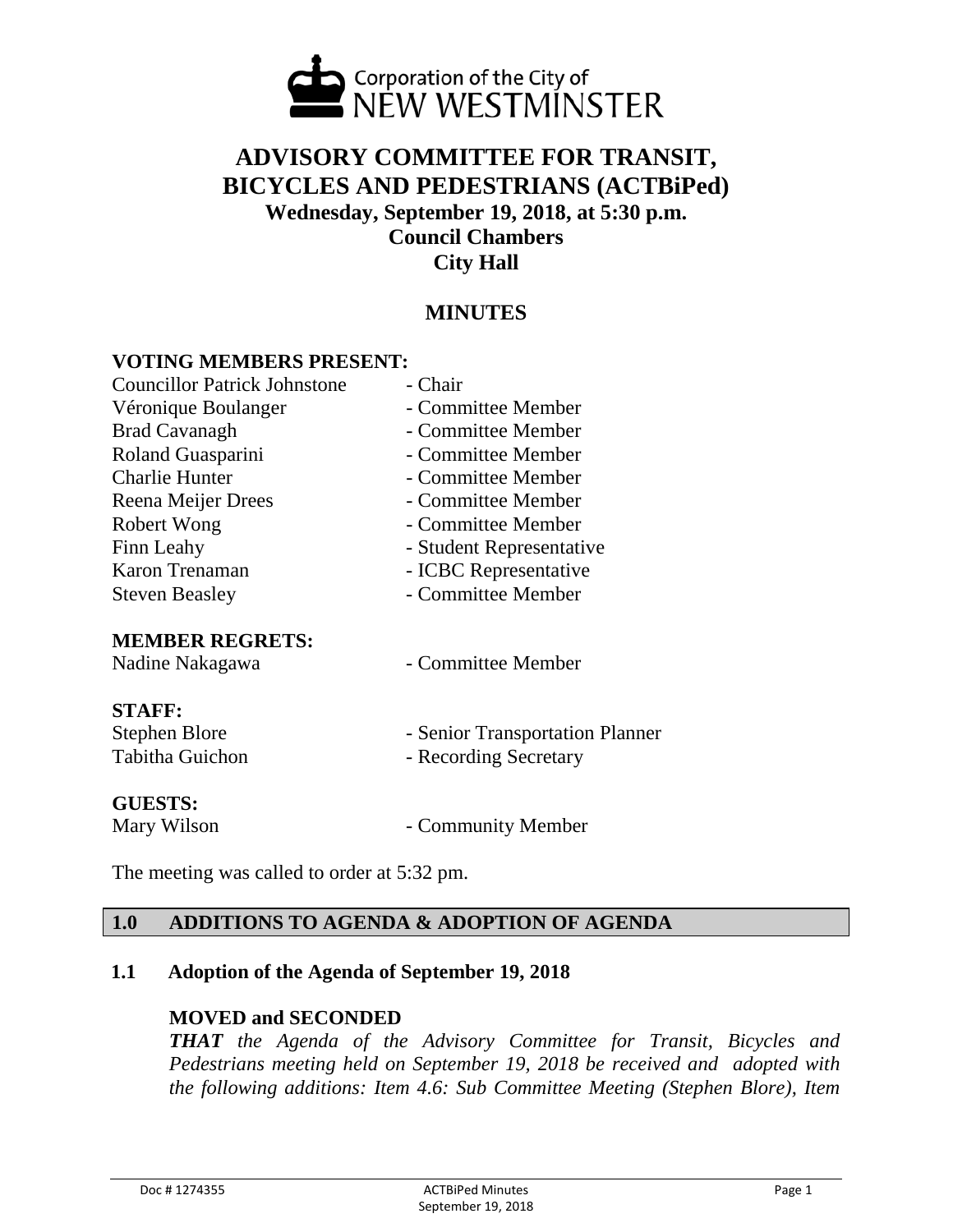*4.7:Meeting Spaces (Reena Meijer Drees), Item 4.8: 22nd Street Bus Loop (Véronique Boulanger)and Item 4.9: Motion to UBCM (Patrick Johnstone).*

## **CARRIED.**

All members of the Committee present voted in favour of the motion.

## **2.0 ADOPTION OF MINUTES**

## **2.1. Adoption of the Minutes of June 20, 2018**

## **MOVED and SECONDED**

*THAT the Minutes of the Advisory Committee for Transit, Bicycles and Pedestrians meeting held on June 20, 2018 be adopted.*

## **CARRIED.**

All members of the Committee present voted in favour of the motion.

## **3.0 UNFINISHED BUSINESS**

#### **3.1 No items**

#### **4.0 NEW BUSINESS**

## **4.1 2018 Pedestrian Crossing Program – Royal Ave & Eleventh St**

Stephen Blore summarized the report, dated September 19, 2018 that was provided with the agenda material and provided the following information:

- Proposed pedestrian signal in the proximity of Royal Avenue & Eleventh Street is being focussed on as the key pedestrian crossing measure for this year.
- Cost shared by TransLink, which required some additional road safety analysis.

In response to questions from the Committee, Stephen Blore, Senior Transportation Planner, provided the following information:

- The fenced medians are required as safety and compliance measures. The fence will run along the Royal Avenue median preventing pedestrians from crossing in different areas along Royal Avenue (between Stewardson Way and new signal). The fencing will be designed to maintain turn movements in/out of the Columbia Square Plaza and adjacent businesses.
- The vacant lot adjacent to  $11<sup>th</sup>$  Street is owned by Metro Vancouver and will be used to build a major water main.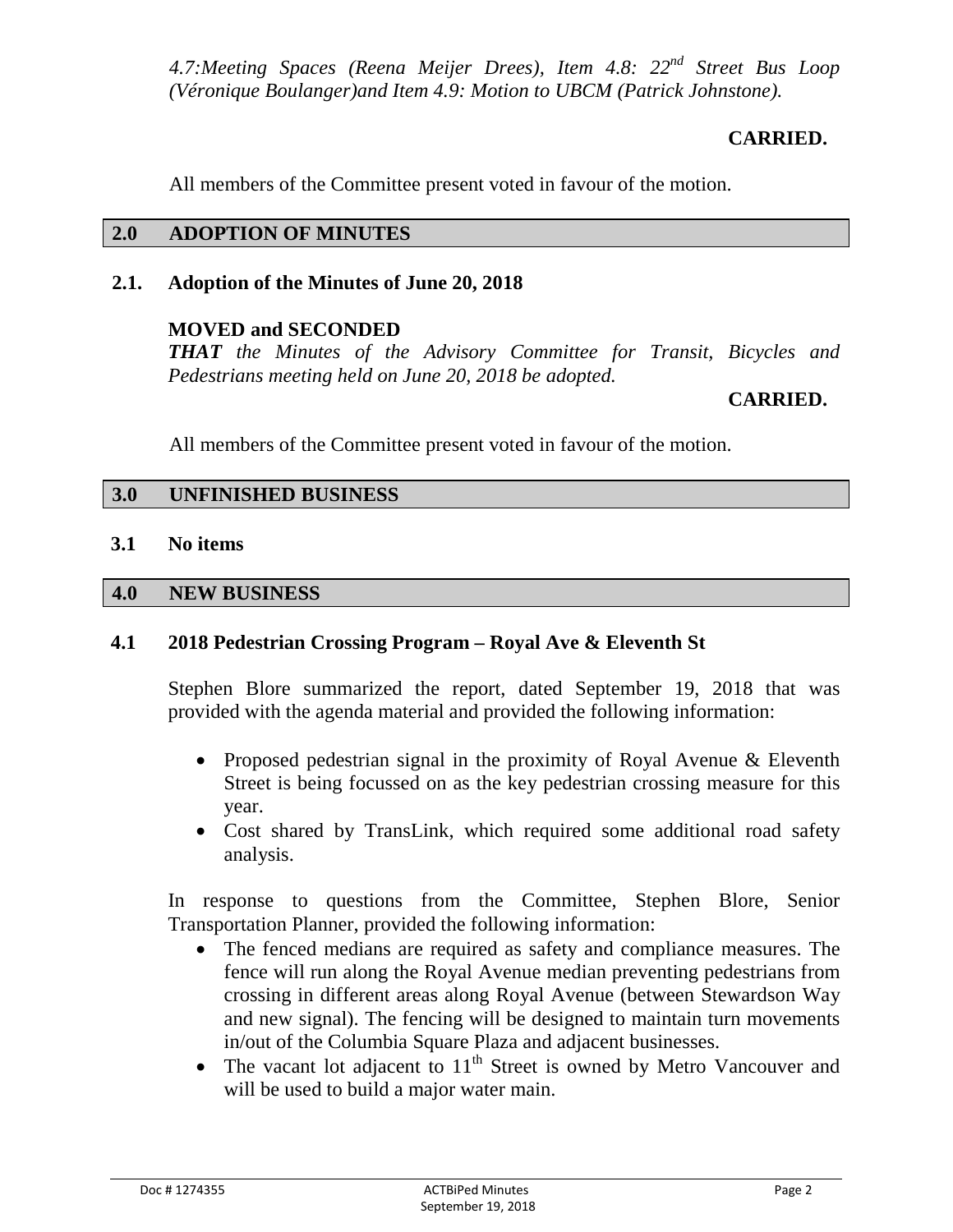• The disused bus stop on Royal Avenue will be factored into the design stage of the project.

The committee provided the following suggestions:

- Invest in improvements to the aesthetics of the fence.
- Work with the mall and adjacent property owners to make pedestrians aware of where to go when they exit the mall.
- Consider a low cost paint treatment for the mall driveway area.
- Ensure the new pedestrian signal timing does not take a long time to change cycle when activated.

## **4.2 2018 Bus Shelter Program – Stephen Blore**

Stephen Blore summarized the report that was provided with the agenda material and provided the following information:

- 4 new bus shelters are being installed in 2018 in partnership with Pattison Outdoor Advertising.
- Reminded the committee that the bus shelter program will be an agenda item at the October  $24<sup>th</sup>$  Sub-committee meeting to refine the process and criteria for achieving the MTP goals.

## **4.3 Tripp funding update – Stephen Blore**

This is a Coast Mountain Bus Company initiative where they work with the city to provide accessibility improvements to TransLink stops throughout the region, with the projects requiring completion within the calendar year. Stephen Blore provided the following information:

• By the end of 2018, 94% of bus stops will be accessible, with the ultimate goal of 98%. The remaining 2% being unachievable because of the City's topography.

In response to questions from the Committee, Stephen Blore provided the following information:

• A wheelchair accessible bus stop is achieved by having landing pads, curb ramps approaching the bus stop, sufficient space behind the platforms so that those can navigate around it getting on and off the bus stop.

The Committee provided the following suggestion:

• Consider a press release to share this success.

## **4.4 Brunette Fraser Regional Greenway Spot Improvements – Stephen Blore**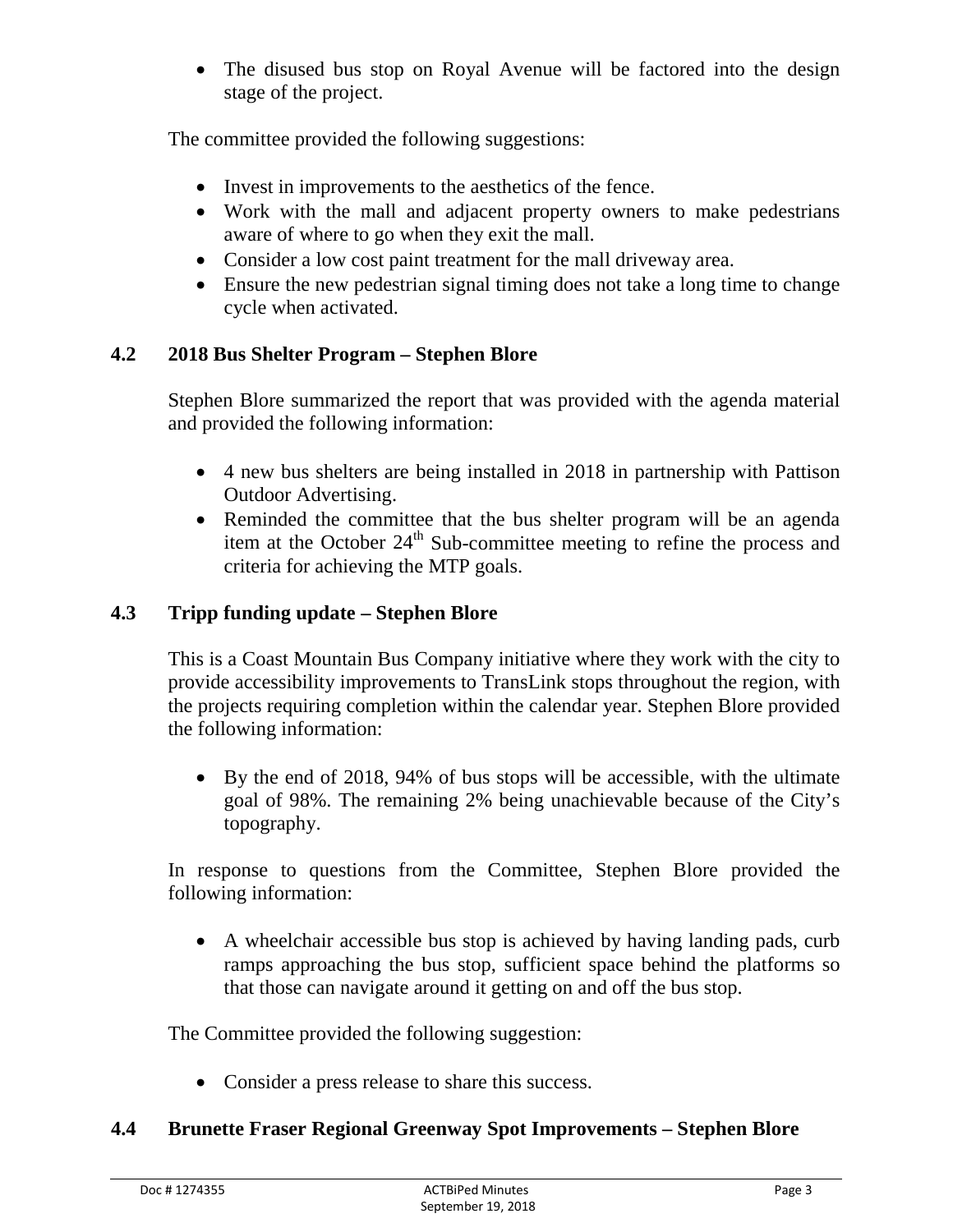Stephen Blore summarized the report that was provided with the agenda material and provided the following information:

- The City saw the opportunity to work with Metro Vancouver to improve some wayfinding, signage and line marking in the Braid Industrial Area.
- In late August Metro Vancouver opened the connection between Spruce Street and Cumberland Street, which was scheduled to be repaved in September. The city installed a new streetlight at Spruce Street, a new pedestrian crossing on Spruce Street, along with new wayfinding and line markings between Spruce Street and Braid Street.

In response to questions from the Committee, Stephen Blore provided the following information:

• The new greenway connection is currently open at the foot of Cumberland Street and Spruce Street. Once the new Metro Vancouver pump station is complete, an additional greenway connection and parallel bridge over the Brunette River will open.

## **4.5 Stewardson Way Pedestrian Bridge – Stephen Blore**

Stephen Blore summarized the report that was provided with the agenda material and provided the following information:

- Working with MOTI on their designs for the new pedestrian and cyclist overpass at Stewardson Way.
- Due to the timing and turnaround that the Ministry has given, this did not allow for the detailed design to be brought to the committee for discussion.
- City Engineers have reviewed the drawing to ensure that it meets the needs of all users. Improvements were made to the lighting, the ramp configurations, and surface treatments.
- The City also intends on undertaking some spot improvements to enhance the approaches to the bridge.
- The project goes out for tender in the fall with completion required by March 2019.

In response to questions from the Committee, Stephen Blore provided the following information:

• Staff reviewed the plans and provided feedback to MOTI to ensure that the radii of the turns are adequate for accessible users as well as cyclists.

The Committee discussed the following concerns in relation to the Stewardson Way bike path: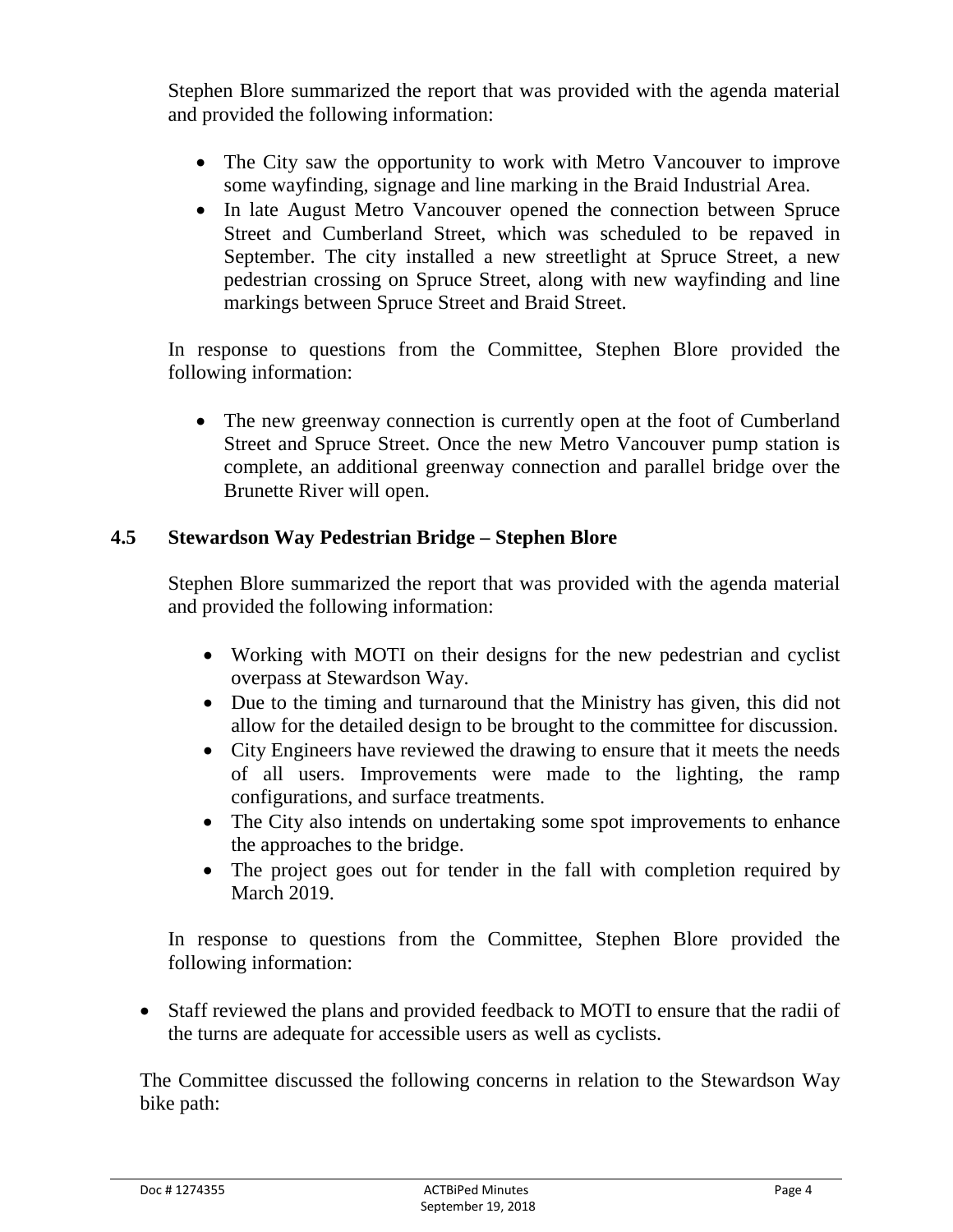- Between Fifth Avenue & Fourteenth Street, there was a desire line created that SRY Railway owns that was used by most pedestrians and many cyclists. SRY recently put a fence up to prevent people from using that route. They have expressed concerns of liability. The City and TransLink are currently in discussions with SRY to reach an agreement.
- It was suggested to bring this to council so there is more leverage and to put more pressure and resources into whatever the next steps may be.

The following motion was passed:

# **MOVED and SECONDED**

*THAT the ActBiPed recommend that Council take whatever action necessary to expeditiously secure a safe multi-modal right of way along Stewardson Way Between 5th Avenue & 14th Street.*

## **CARRIED**

All members present voted in favour of the motion.

WHEREAS Stewardson Way pedestrian overpass is being built

WHEREAS the recent action to restrict access to the right of way South of the skytrain pillars and,

WHEREAS the sidewalk in this section of Stewardson Way is narrow and exposes active transportation users to high speed heavy traffic

## **4.6 Subcommittee Meeting – Stephen Blore**

This meeting is scheduled for October 24 at 4:00 p.m. – 6:00 p.m. Items that will be discussed are the Agnes Street Greenway & the Bus Shelters process & criteria review.

## **4.7 Meeting Spaces – Reena Meijer Drees**

With the recent renovations of the library and closure of the buy low foods, there is no available free committee space for any activist groups. The suggestion is to get free city space for community groups. If anyone is a member of a group that can't meet anywhere, please contact Reena.

# **4.8 22nd Street Bus Loop - Véronique Boulanger**

The project delivery manager at Translink has advised that this has gone out to Tender and due to some complexity and additional scope with the project, work is planned to start later in the year or early 2019. Staff is meeting with TransLink on September  $20<sup>th</sup>$ , 2018 and is proposing that TransLink report back to the committee with the project plans.